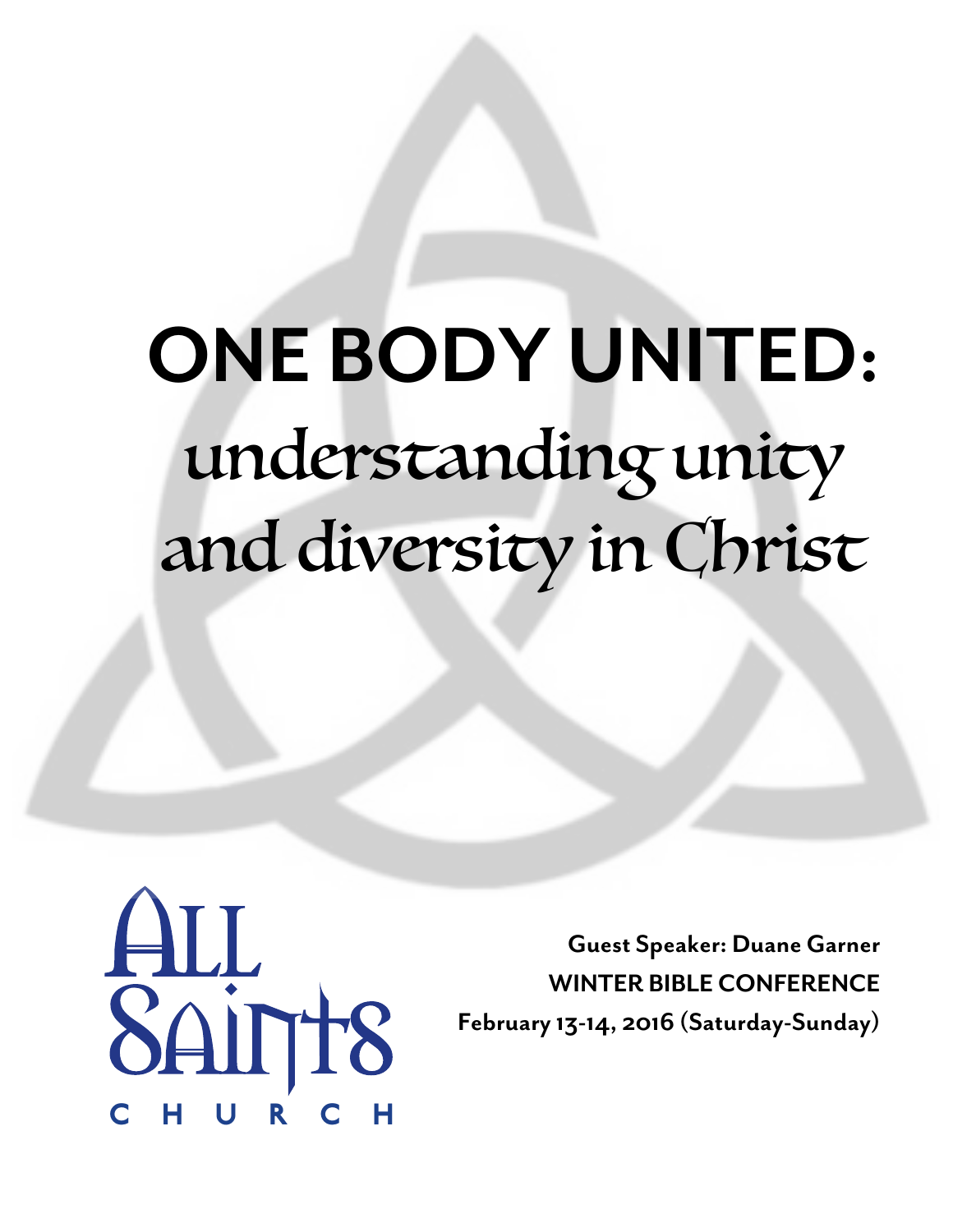## *Schedule* **Friday Night Psalm Sing (6:00-8:00 pm)**

#### **Saturday**

7:00 am Men's Study **One Body United (01): Leading Our Neighborhoods in Unity (**Luke 10:25-37) Location: Oregon Dairy Restaurant 2900 Oregon Pk, Lititz, PA 17543

10:00 am -11:30 pm Ladies Tea **One Body United (02): Leading Our Families in Unity** (John 17:1-26) Location: St Thomas Episcopal Church (301 Saint Thomas Rd, Lancaster PA) (childcare provided)

Luncheon with Ministerial Students (noon) Consistory Retreat and Officer Dinner (2:30 pm) Location: Strawbridge House (8 Rosewood Dr. Brownstown PA, 17508)

**Sunday** - All Saints meets at Mt. Zion United Methodist Church (105 N. 11th St., Akron, PA 17501) 9:15 am Teaching Time **One Body United (03): Leading Our Church in Unity** (John 10:7-16) Coffee 10:00 am (downstairs) Worship 10:30 a.m. Word and Sacrament service Sermon - **One Body United (04): Leading Our Community in Unity** (Eph. 4:4-6)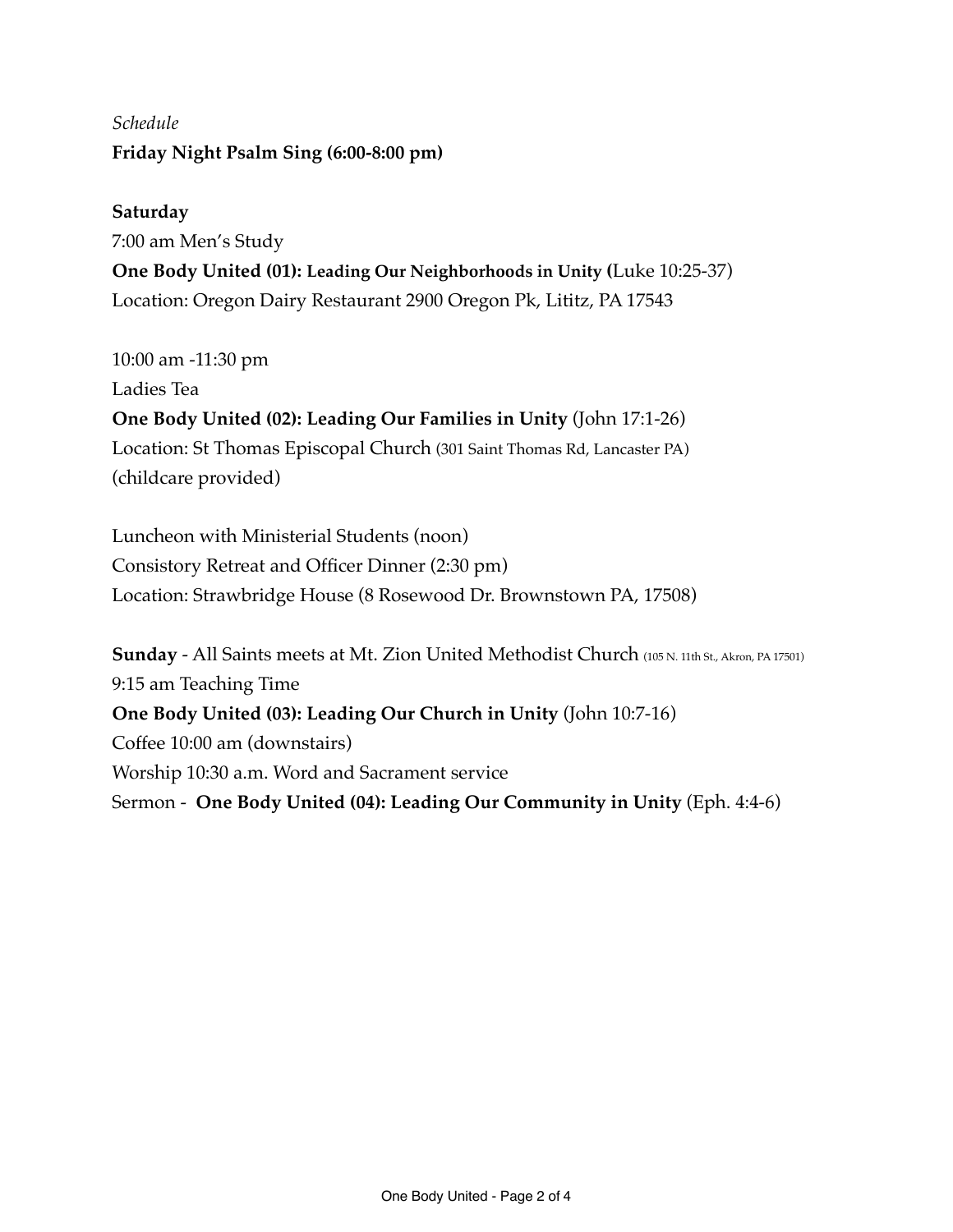### We Gather Together